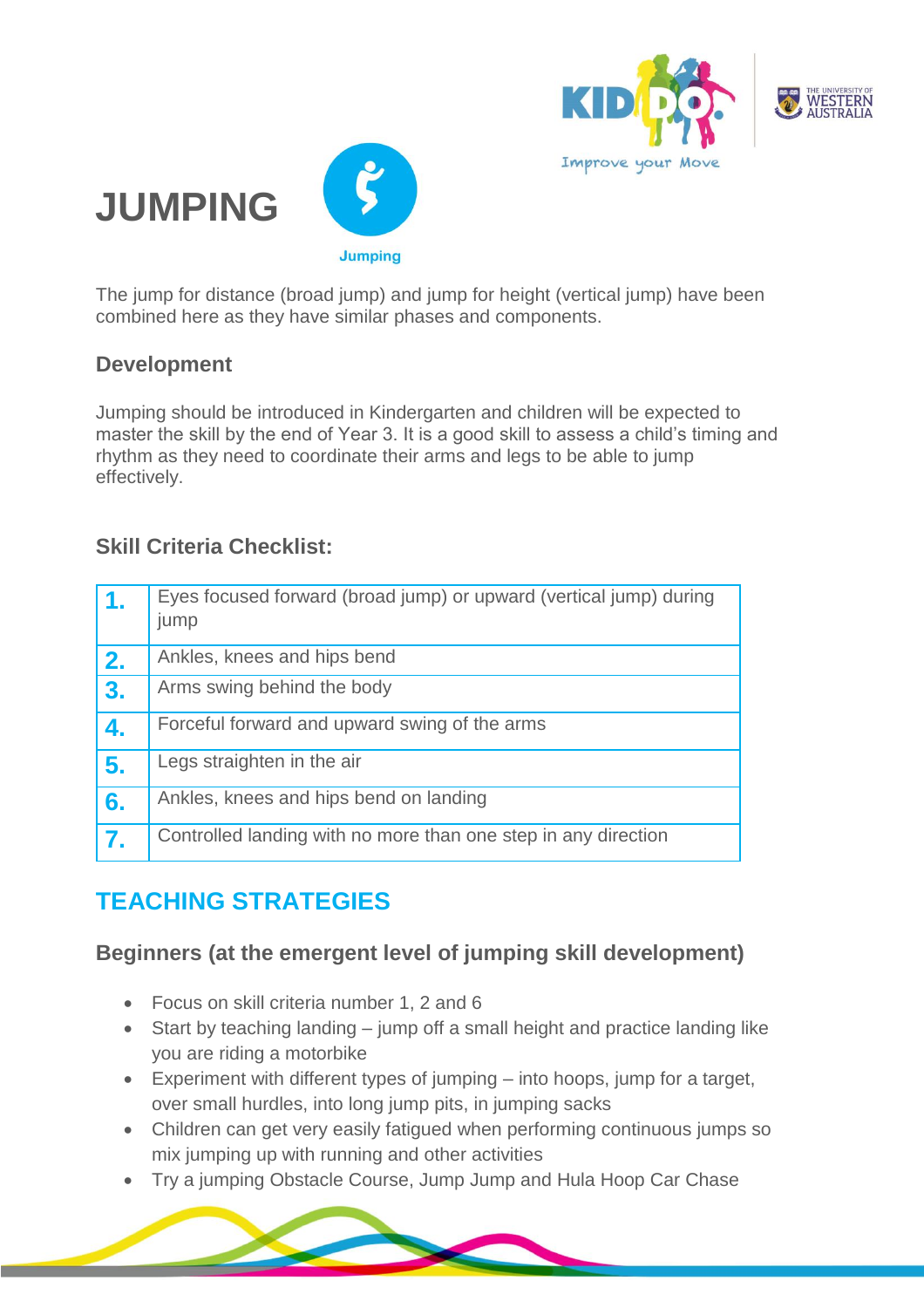

- Plan a fun jumping game
- Encourage children to keep their eyes focused forward while performing jumps

## **Developing**

- Focus on the use of the arms in the jump, the 'swing and spring' to generate power
- Try jumping against a wall and marking with chalk how high you can jump
- Design obstacle courses with more difficult jumping obstacles: higher hurdles, wider hoops
- Introduce [jumping with Skipping Ropes](https://www.kiddo.edu.au/activities/jump-rope-beginners) this is a different technique but still a good way to encourage learning of locomotor skills
- Have fun playing [jumping Dodge Ball](https://www.kiddo.edu.au/activities/dodge) and [Where's My Cheese](https://www.kiddo.edu.au/activities/who-stole-my-cheese) using jumping as the skill focus

### **Acquired/accomplished level**

- Try jumping for distance into a long jump pit
- Have a go at a few older style games: Elastics, Sack Races and Skipping [Rope](https://www.kiddo.edu.au/activities/jump-rope-beginners) activities
- Introduce jumping into a sport setting try jumping for rebounds in netball or basketball. Emphasise the use of the arms.
- Play jumping games e.g. [jumping Dodge Ball](https://www.kiddo.edu.au/activities/dodge) and [jumping relays](https://www.kiddo.edu.au/activities/hurdle-relay)

# **Teaching Cues**

Land like you are riding a motorbike – arms forward, ankles, knees and hips bent, feet apart

#### $\checkmark$  Land as quiet as a mouse

- $\checkmark$  Swing & Spring
- $\checkmark$  Reach for a star and bring it down again

# **Common Errors**

Arms and legs not in time